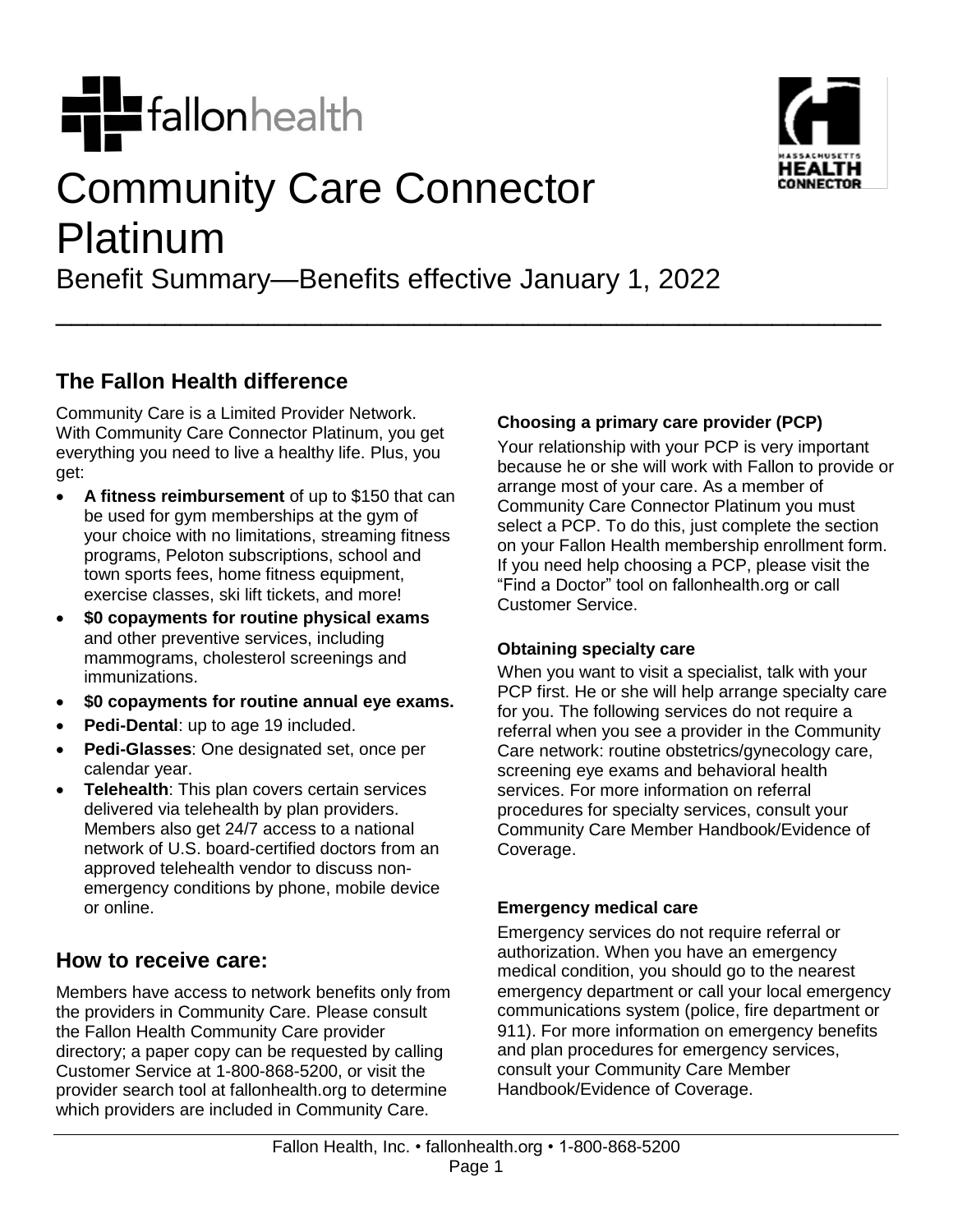| <b>Plan specifics</b>                                                                                                                                                                                                                                                                                    |                                        |
|----------------------------------------------------------------------------------------------------------------------------------------------------------------------------------------------------------------------------------------------------------------------------------------------------------|----------------------------------------|
| <b>Benefit period</b><br>The benefit period, sometimes referred to as a "benefit year," is the 12-month span of plan<br>coverage, and the time during which the deductible, out-of-pocket maximum and specific<br>benefit maximums accumulate.                                                           | Varies by account                      |
| Out-of-pocket maximum<br>The out-of-pocket maximum is the total amount of deductible, coinsurance and copayments<br>you are responsible for in a benefit period. The out-of-pocket maximum does not include<br>your premium charge or any amounts you pay for services that are not covered by the plan. | \$3,000 individual<br>\$6,000 family   |
| <b>Benefits</b>                                                                                                                                                                                                                                                                                          | Your cost                              |
| <b>Office</b>                                                                                                                                                                                                                                                                                            |                                        |
| Routine physical exams (according to MHQP* preventive guidelines)                                                                                                                                                                                                                                        | \$0                                    |
| Primary care visits to treat an injury or illness (in-person or by telehealth)<br>(If you choose to get these services by telehealth, you must use a plan provider who offers the service<br>by telehealth.                                                                                              | \$20 per visit                         |
| Specialist visits (in-person or by telehealth)<br>(If you choose to get these services by telehealth, you must use a plan provider who offers the service<br>by telehealth.)                                                                                                                             | \$40 per visit                         |
| Urgent care (limited service clinics, e.g., Minute Clinic)                                                                                                                                                                                                                                               | \$40 per visit                         |
| Routine eye exams (one every 12 months)                                                                                                                                                                                                                                                                  | \$0                                    |
| Telehealth visits for non-emergency conditions by an approved telehealth vendor<br>(For more information on covered telehealth services, consult your Community Care Member<br>Handbook/Evidence of Coverage)                                                                                            | \$20 copayment                         |
| Short-term rehabilitative services (physical and occupational therapy, limited to 60<br>visits combined per benefit period)                                                                                                                                                                              | \$40 per visit                         |
| Prenatal care                                                                                                                                                                                                                                                                                            | \$20 first visit only                  |
| <b>Preventive services</b><br>Tests, immunizations and services to help screen for diseases and improve early<br>detection when symptoms or diagnosis are not present                                                                                                                                    | Covered in full                        |
| Diagnostic lab services<br>Tests and services that are intended to diagnose or check the status of a disease or<br>condition                                                                                                                                                                             | Covered in full                        |
| Diagnostic x-ray services<br>Tests and services that are intended to diagnose, check the status of, or treat a disease or<br>condition                                                                                                                                                                   | Covered in full                        |
| Diagnostic other (EKG, ultrasound, colonoscopy, etc.)<br>Tests and services that are intended to diagnose, check the status of, or treat a disease or<br>condition                                                                                                                                       | Covered if full                        |
| Imaging (CAT, PET, MRI, Nuclear Cardiology)                                                                                                                                                                                                                                                              | \$150 per visit                        |
| Chiropractic care                                                                                                                                                                                                                                                                                        | \$20 per visit                         |
| <b>Prescriptions</b><br>Please note: Specialty medication that falls under the medical benefit will apply<br>toward your deductible. For more information, please contact Fallon Health's<br>Customer Service Department at 1-800-868-5200.                                                              | Tier 1/Tier 2/Tier 3/Tier 4            |
| Prescription drugs, insulin and insulin syringes<br>(Note: Standard plan members have access to at least one insulin vial and one insulin pen<br>injector dose for each major type of insulin at the Tier 1 copayment level)                                                                             | \$10/\$25/\$50/\$50<br>(30-day supply) |
| Generic contraceptives and contraceptive devices                                                                                                                                                                                                                                                         | \$0 (30-day supply)                    |
| Eallen Health Inc. • fallenbealth arg • 1-800-868-5200                                                                                                                                                                                                                                                   |                                        |

#### Fallon Health, Inc. • fallonhealth.org • 1-800-868-5200 Page 2

\*Massachusetts Health Quality Partners. Guidelines are available here:<https://www.fchp.org/members/benefits-coverage/clinical-guidelines.aspx>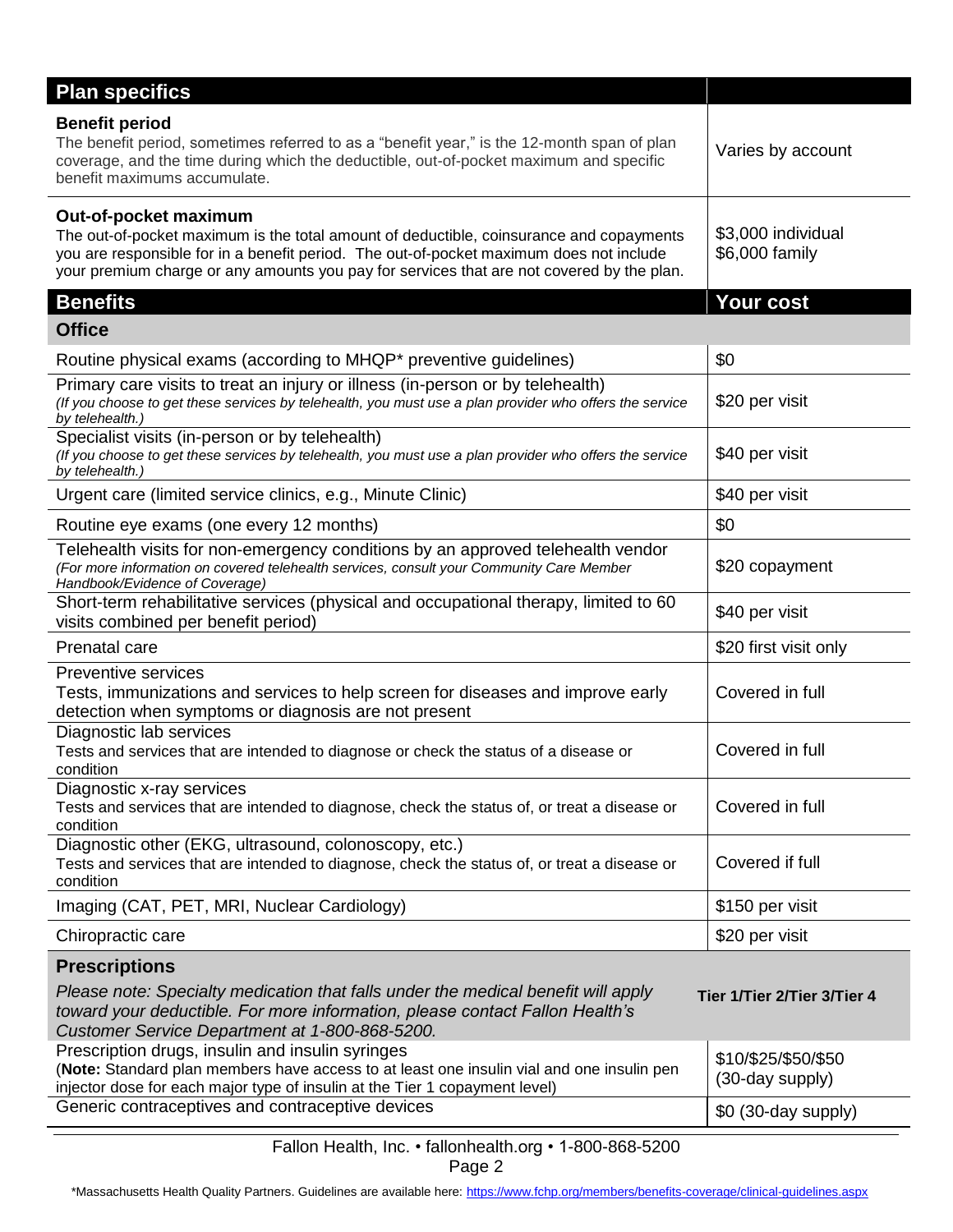| <b>Benefits</b>                                                                                                                                                          | <b>Your cost</b>                                                             |
|--------------------------------------------------------------------------------------------------------------------------------------------------------------------------|------------------------------------------------------------------------------|
| <b>Prescriptions</b>                                                                                                                                                     |                                                                              |
| Brand contraceptives with no generic equivalent (prior authorization required)                                                                                           | With prior authorization:<br>\$0<br>(30-day supply)                          |
| Brand contraceptives with a generic equivalent (prior authorization required)                                                                                            | With prior authorization:<br>Tier 3: \$50<br>Tier 4: \$50<br>(30-day supply) |
| Prescription medication refills obtained through the mail order program                                                                                                  | \$20/\$50/\$150/\$150<br>(90-day supply)                                     |
| <b>Benefits</b>                                                                                                                                                          | Your cost                                                                    |
| <b>Inpatient hospital services</b>                                                                                                                                       |                                                                              |
| Room and board in a semiprivate room (private when medically necessary)                                                                                                  | \$500 copayment                                                              |
| Inpatient hospital care including, but not limited to, physician and surgeon services,<br>physical and respiratory therapy, and intensive care services.                 | Covered in full                                                              |
| Childbirth/Inpatient maternity and newborn care                                                                                                                          | \$500 copayment                                                              |
| <b>Same-day surgery</b>                                                                                                                                                  |                                                                              |
| Same-day surgery in a hospital outpatient or ambulatory care setting                                                                                                     | \$250 per surgery                                                            |
| <b>Emergencies</b>                                                                                                                                                       |                                                                              |
| Emergency room visit                                                                                                                                                     | \$150 copayment<br>(waived if admitted)                                      |
| <b>Skilled nursing</b>                                                                                                                                                   |                                                                              |
| Skilled care in a semiprivate room                                                                                                                                       | \$500 copayment                                                              |
| <b>Substance abuse</b>                                                                                                                                                   |                                                                              |
| Office visits (in-person or by telehealth)<br>(If you choose to get these services by telehealth, you must use a plan provider who offers the service<br>by telehealth.) | \$20 per visit                                                               |
| Detoxification in an inpatient setting                                                                                                                                   | Covered in full                                                              |
| Rehabilitation in an inpatient setting                                                                                                                                   | Covered in full                                                              |
| <b>Mental health</b>                                                                                                                                                     |                                                                              |
| Office visits (in-person or by telehealth)<br>(If you choose to get these services by telehealth, you must use a plan provider who offers the service<br>by telehealth.) | \$20 per visit                                                               |
| Services in a general or psychiatric hospital                                                                                                                            | Covered in full                                                              |
| <b>Other health services</b>                                                                                                                                             |                                                                              |
| Skilled home health care services                                                                                                                                        | Covered in full                                                              |
| Durable medical equipment                                                                                                                                                | 20% coinsurance                                                              |
| Medically necessary ambulance services                                                                                                                                   | Covered in full                                                              |